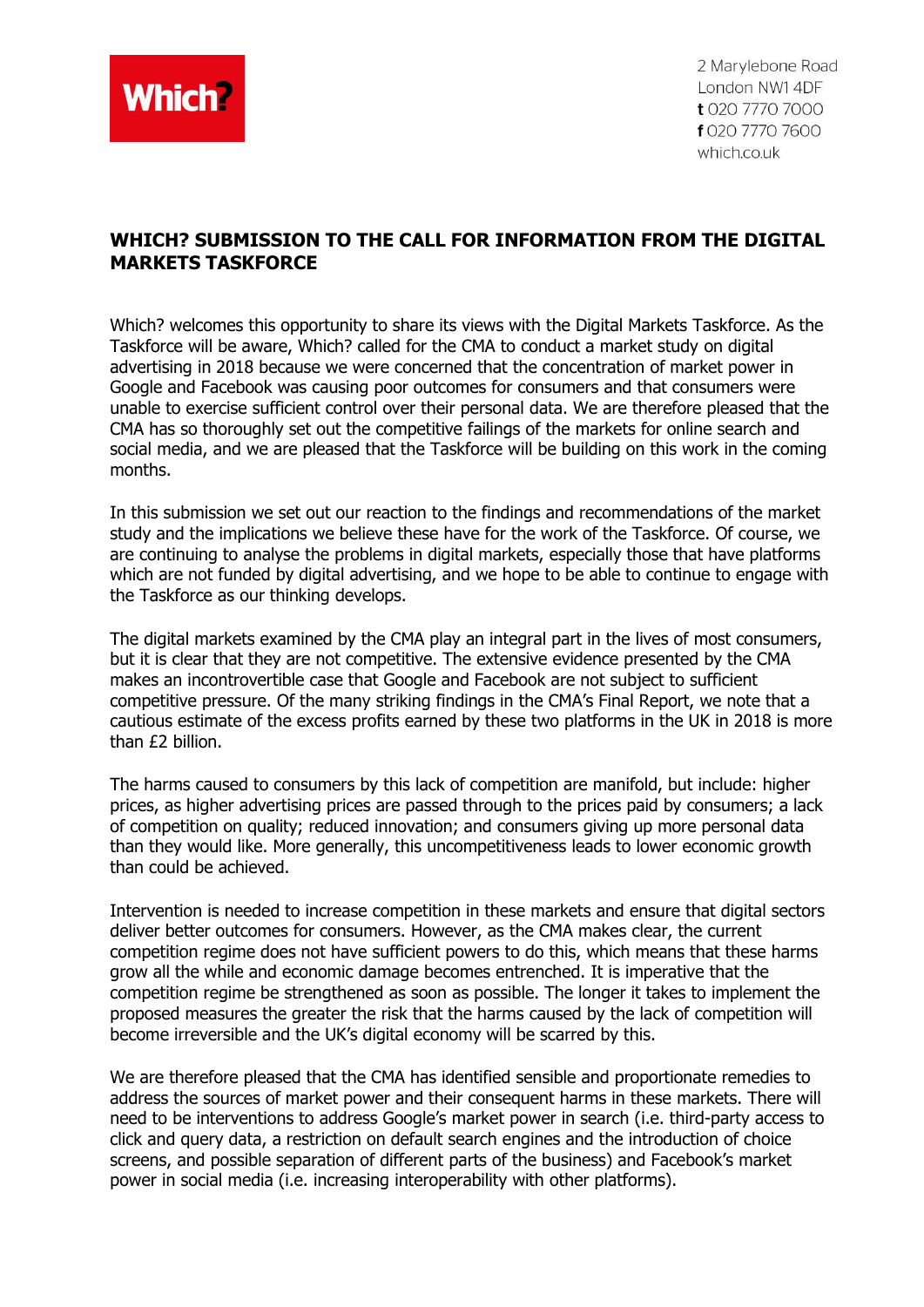

We particularly support measures that give consumers more control over how their data is used. These remedies can both reduce privacy harm and reduce the market power of the largest platforms by restricting the amount of personal data they have access to. Our response to question 8 below sets out our thoughts on this in more detail.

Inevitably though, the nature of these markets means that some platforms will always have market power that will be open to abuse and so we agree with the CMA that there is a very compelling case for an enforceable code of conduct to manage their behaviour ex ante. We think clear ex-ante rules and guidance to provide clarity over what represents acceptable behaviour when interacting with consumers, other businesses and competitors will help to prevent and address harms to consumers and competition more rapidly.

We support the code as proposed with the three high-level objectives of fair trading, open choices, and trust and transparency as we think these are sufficiently broad to cover the anticompetitive effects in the digital markets analysed in the market study. As we set out below, we also think these principles will be appropriate to address anti-competitive behaviour in other digital markets.

For the ex-ante regulatory tools to work effectively, it is paramount that the DMU has appropriate powers to punish breaches of the code and the credibility that it will use these. We agree with the CMA's prescription of required powers. It will be necessary for these to be accompanied with the appropriate resource.

Building on the work of the CMA in the market study, we look forward to the Taskforce using the coming months to develop these recommendations further and determine where they might be relevant in other digital markets not covered by the market study.

We welcome that the expertise of the ICO, Ofcom and the CMA will be brought together by the Taskforce, and through the Digital Regulation Cooperation Forum. We also welcome the engagement of the CMA with other jurisdictions around the world looking at these issues. We hope and expect that the Taskforce will give clear and detailed advice to the government that will speed the design of legislation.

### **Answers to selected consultation questions**

4. What future developments in digital technology or markets are most relevant for the Taskforce's work? Can you provide evidence as to the possible implications of the COVID-19 pandemic for digital markets both in the short and long term?

It seems likely that the Covid-19 pandemic has led to a step-change in the UK's relationship with digital markets, hastening existing trends of adoption as people become more dependent on these markets for a wider range of purposes. At such times powerful incumbents may be best placed to take advantage in both their own markets and by moving into adjacent markets, as we are seeing, for example, with Amazon's development of its grocery delivery business. As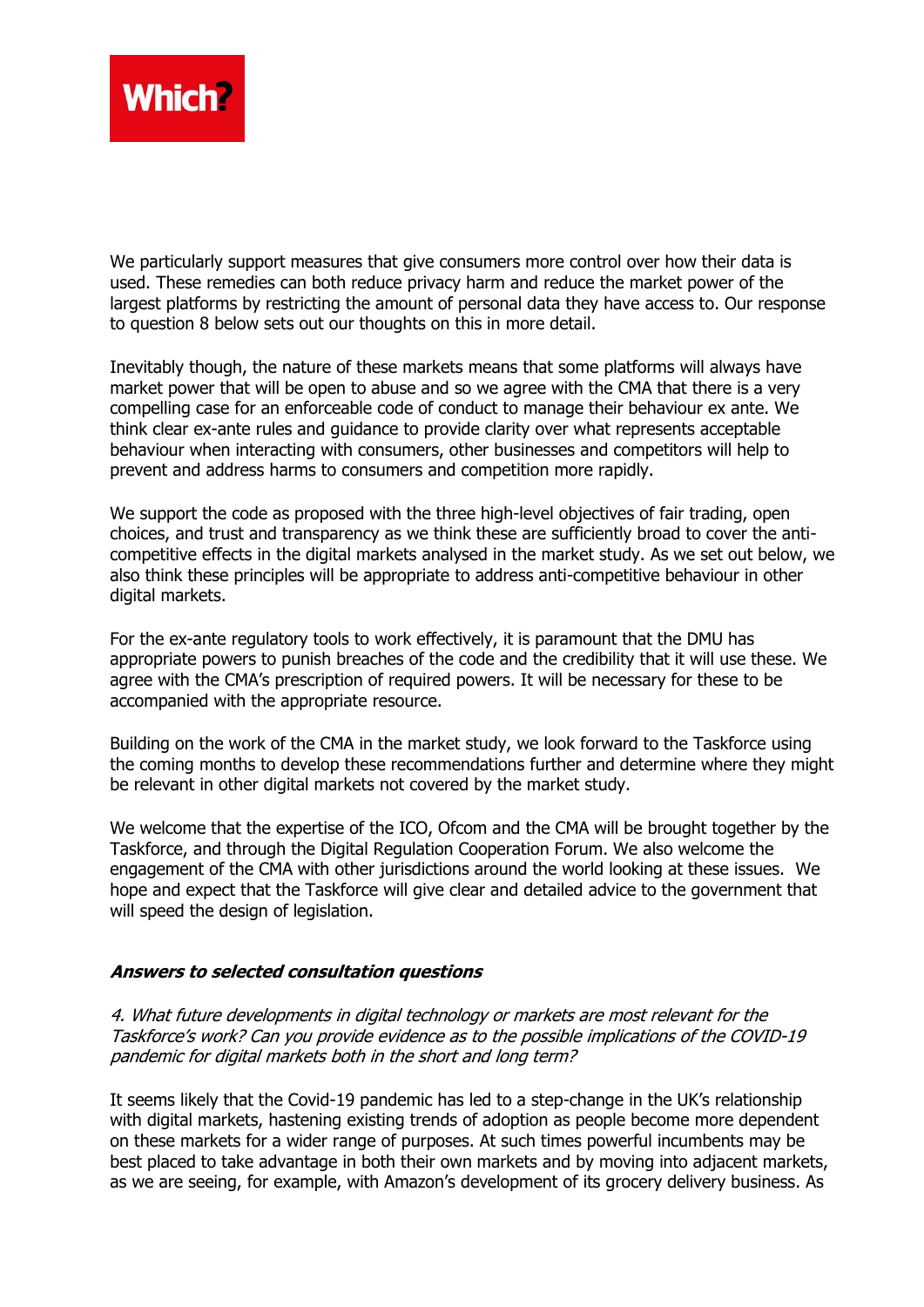

a consequence, the pandemic has reinforced the need for intervention in these markets to ensure effective competition and the speed at which this is done.

## 5. What are the anti-competitive effects that can arise from the exercise of market power by digital platforms, in particular those platforms not considered by the market study?

The market study comprehensively sets out the many anti-competitive effects that can arise from the exercise of market power by platforms in the cases where platforms are funded by advertising revenue. However, analogous theories of harm could be proposed for platforms with alternative business models.

A concentration of market power at a single platform can cause consumer harm both directly and indirectly. Directly, it might lead to a consumer paying too much, which in the markets analysed by the CMA would result in consumers giving up too much personal data. Alternatively, it might result in the consumer receiving lower quality than in a competitive market. In the context of digital platforms the interpretation of lower quality could be broad. For example, the CMA indicates that a lack of consumer empowerment is related to the prevalence of online (content) harms on social media platforms. The implication being that consumers cannot make effective choices to protect themselves from these harms and there is insufficient competition to incentivize the platform to take action over such harms. This means the weakness of competition contributes to the scale of the social harm. A similar argument could be made about harms found at other platforms. For example, Amazon's failure to adequately protect consumers from unsafe products and fake customer reviews, which Which? has found to be pervasive across some product categories, may in part be a consequence of a lack of competition on quality. We would like the Taskforce to explore to what extent other online harms might result from a lack of competition at digital platforms, especially those consumer harms that are not currently covered by the Online Harms White Paper, such as the selling of unsafe products, the use of fake customer reviews and online scams.

Indirectly, the platform's power over suppliers or business users might lead to higher prices or lower innovation. This might be because suppliers or business users are subject to unfair terms, perhaps for example the standard agreements between Amazon and marketplace sellers, which allow Amazon's retail business to analyse and use third party seller data. Alternatively, the platform may be able to extract excess profits from the suppliers or business users so that they are unable to invest to innovate. As the need for the creation of the Groceries Code Adjudicator has shown, such problems are not confined to digital markets, but they might be particularly acute where market power is concentrated in one or two platforms, for example Amazon Marketplace or the mobile app stores.

### 6. In relation to the code of conduct:

• Would a code structure like that proposed by the market study incorporating high-level objectives, principles and supporting guidance work well across other digital markets?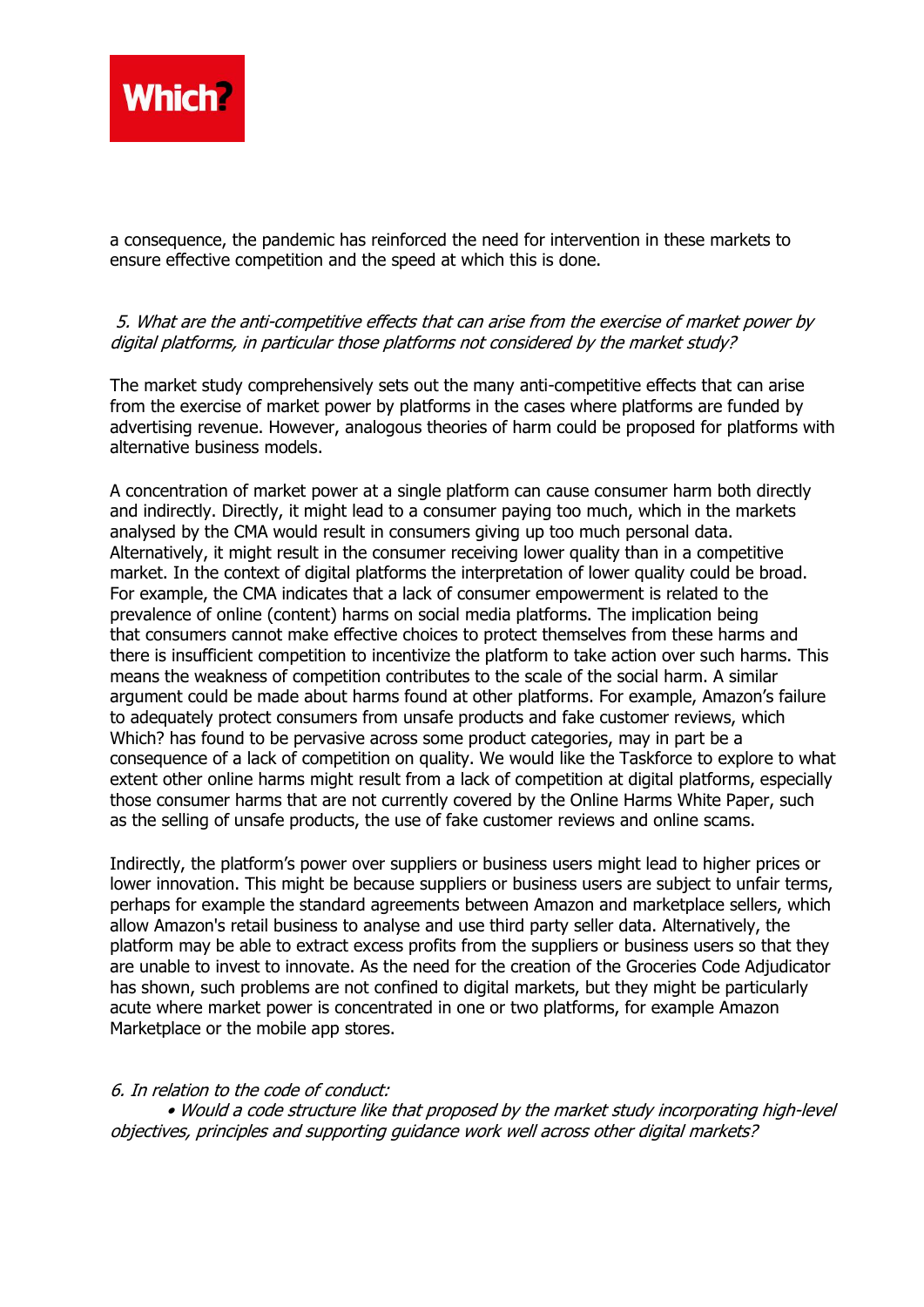

• To what extent would the proposals for a code of conduct put forward by the market study, based on the objectives of 'Fair trading', 'Open choices' and 'Trust and transparency', be able to tackle these effects? How, if at all, would they need to differ and why?

Yes, we believe that a code structure like that proposed by the market study could be of value in other digital markets, not just those in which platforms are funded by advertising, to tackle other types of harmful behaviour born out of a lack of competition.

There are two necessary conditions for this. First, that anti-competitive effects exist (or that there is a risk of them existing) in other digital platform markets, which we set out in our answer to question 5, and second that there is a case for a code because the existing regime cannot satisfactorily remedy the anti-competitive harms.

The CMA's reasons for a code include: the need for ex ante clarity on what represents acceptable behaviour for a SMS platform when interacting with customers, competitors and suppliers; the ability to intervene speedily in fast-moving markets, when the usual pace of ex post interventions allows irreparable harm to be done; to allow for action in respect of concerns that might not fit within existing competition law tests, but which do have an adverse effect on the market; the benefit of being able to focus on changing behaviour rather than penalising illegal conduct; and the ability to build trust through transparency where currently opaque algorithms influence market outcomes.

We believe these reasons are likely to be similarly persuasive in other digital markets where there is a platform with SMS, but which is not funded by advertising revenue. For example, if we consider the relationship between sellers and an online marketplace many of these reasons for a code remain valid. Sellers need clarity about how the platform will treat it, the usual pace of ex post interventions is likely to be too slow for small businesses to survive if they are suffering an abuse of market power, and prominence in search listings is determined by algorithms that might include such factors as customer reviews and platform endorsements, but which are highly opaque.

Considering the examples of anti-competitive effects suggested above, we believe that a code based on the objectives of 'Fair trading', 'Open choices' and 'Trust and transparency' would be highly appropriate to tackle these.

We think the 'Trust and transparency' principle of the code has particular potential to be applied to a larger set of digital markets in the future. The CMA has identified the need for a 'Fairness by Design' duty to be part of the code and to cover the use of consumer data. Clearly though, the markets that the CMA examined and user engagement with privacy policies and settings are not the only examples in which platforms design their choice architecture or use dark patterns in such a way as to induce consumers to make choices that may not be in their best interests. The CMA's enforcement actions against hotel booking sites for misleading selling practices demonstrate that analogous issues can be found elsewhere.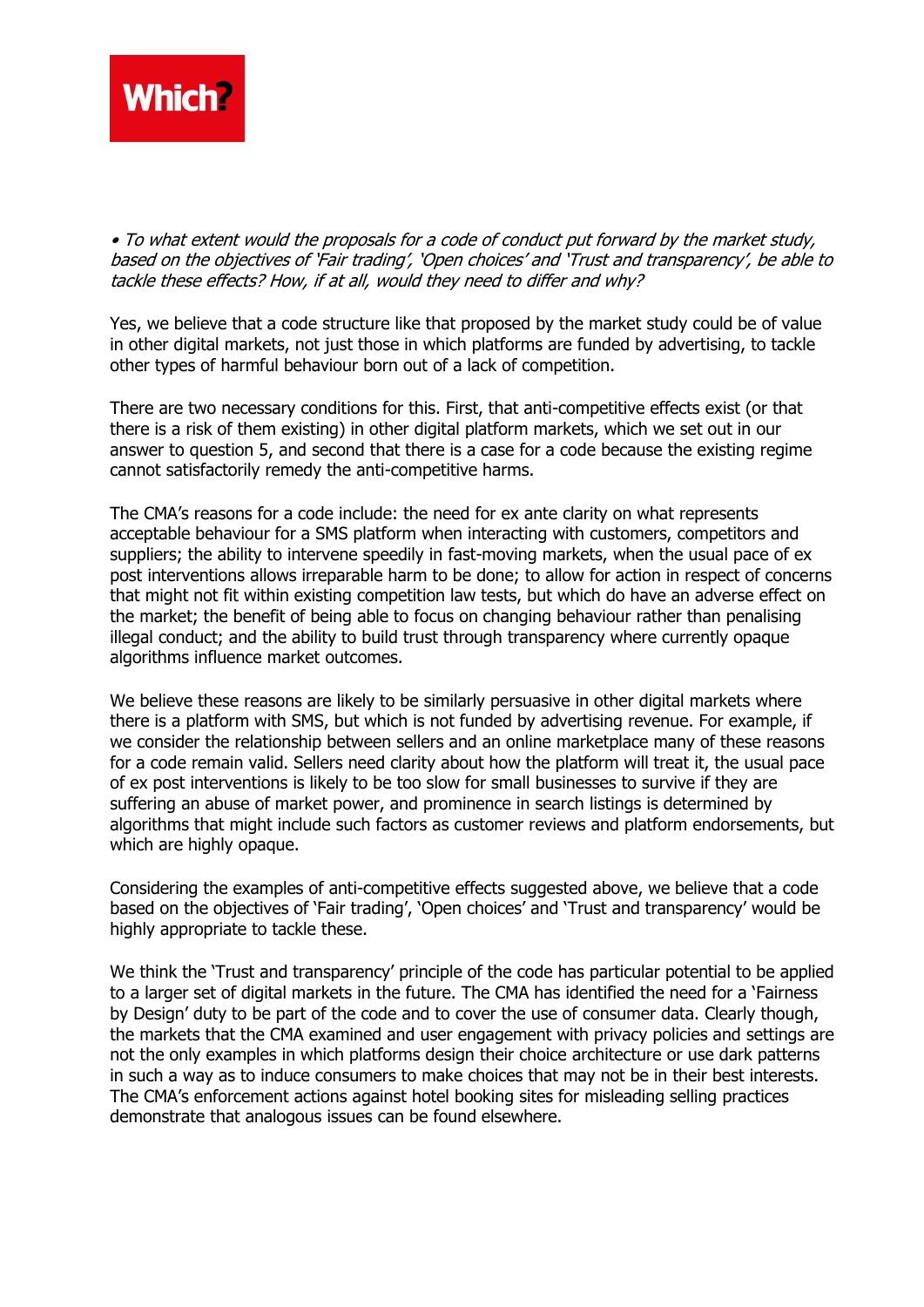

### 8. What remedies are required to address the sources of market power held by digital platforms?

We support many of the remedies proposed by the CMA. In particular, we strongly support the recommendations to give consumers more control over their personal data. Namely, that the government legislates to give the DMU the power to require platforms to give consumers the choice to share their data for the purposes of personalised adverts (a 'choice requirement') and that the government empowers the DMU to require platforms to meet a 'Fairness by Design' duty.

### The choice requirement

The evidence brought together and analysed by the CMA clearly demonstrates that consumers are concerned about the collection and use of their personal data, but that they cannot exercise meaningful control over this, for example the use of take-it-or-leave-it models that mean consumers cannot turn off personalised advertising. It is telling that throughout the market study no evidence has been provided to argue against this and we can think of no reason why a choice requirement should not be included in legislation.

It will be essential that the choice requirement is implemented in a manner that can best address both privacy and competition harms. This will require the DMU to make appropriate decisions about the conditionality of the choice and its presentation. With regard to conditionality, we support that all consumers, irrespective of whether or not they are receiving personalised advertising, should receive the same core service with only the nature of the advertising content being varied. Consumers cannot be expected to 'pay' for a level of service by giving up their right to privacy, while we think that any degradation of the core service for consumers who opt out of personalised advertising would represent a failure to provide genuine choice and control.

Further, we recognise that competition may be strengthened by the offering of incentives to consumers to share their personal data for the purposes of personalised advertising, but we agree with the CMA that further work needs to be carried out to determine what incentives platforms could legitimately offer. We have concerns that incentivisation using offers, reward schemes or payments may have the potential to make the decision to give up privacy more complicated and that platforms will be able to use the salience of such incentives to manipulate consumers into making a decision not in their best interests. Further, this may occur with greater likelihood for some groups of consumers, for example the young, the vulnerable or those on low incomes.

With regard to the presentation of the choice requirement, we believe that this should be a default opt out from digital advertising. This is the option that would maximise consumer protection, which is important given that consumer engagement with privacy settings and controls is especially low at sign up. Further, platforms have an incentive to persuade opted-out consumers to opt in, but no such incentive works the other way. Finally, our research shows that a default opt out is the preferred choice of consumers.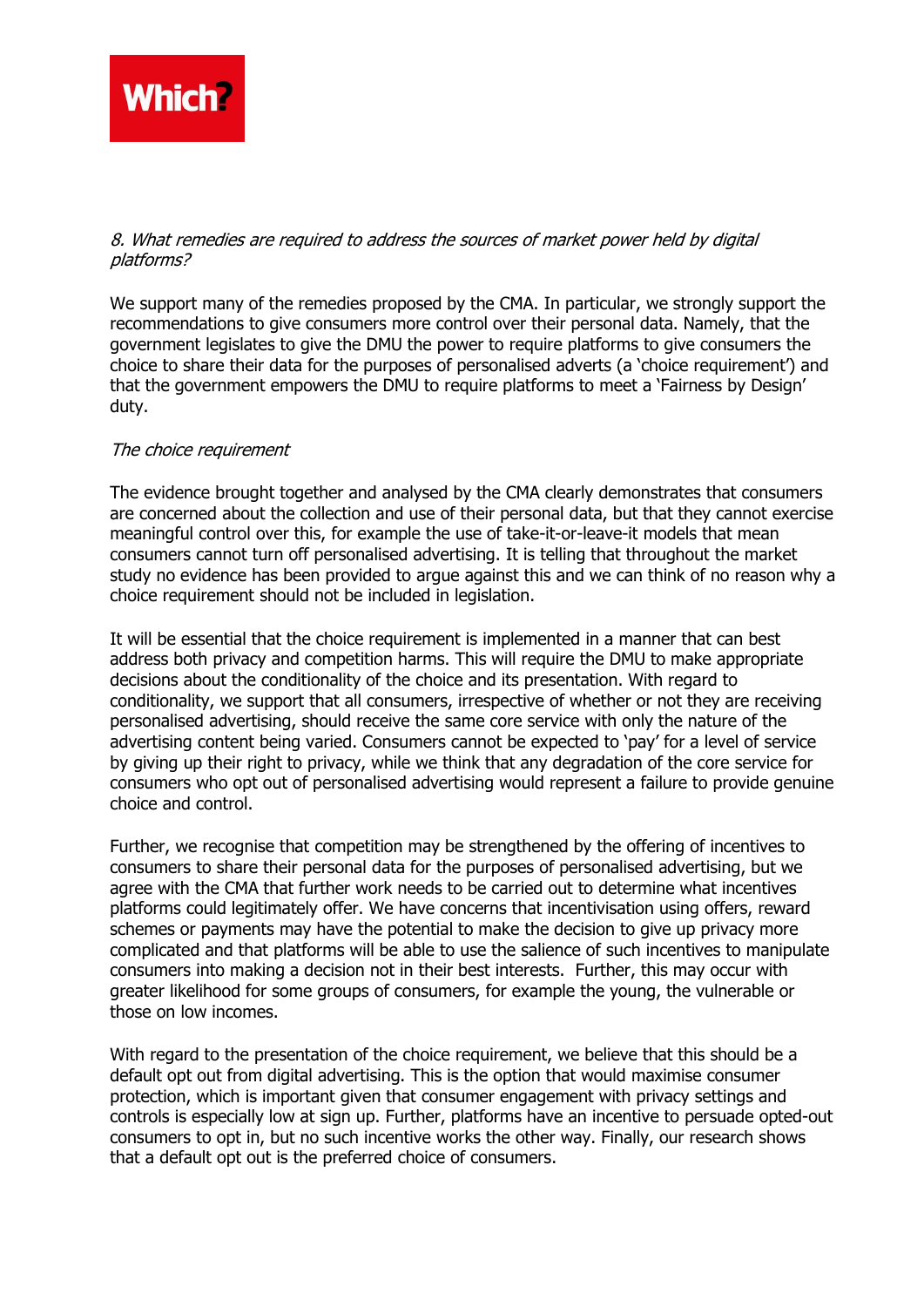

Beyond these considerations, we believe that the choice requirement could be developed further in a way that would improve consumer control over their personal data and reduce the market power of platforms.

Which? has carried out a number of pieces of research to understand exactly how consumers feel about the collection and use of their personal data. Our most recent work has focussed on the collection of data by platforms from third-party sources. Examples of these being data collected directly through tracking at third party sites or data that is actively shared by third parties uploading customer lists to the platform for the purpose of direct marketing.

As the CMA makes clear, the collection of data from third parties is a source of competitive advantage for Google and Facebook as no other platforms have similar reach with third-party sites and apps. Meanwhile, our research has found that consumers are generally less accepting of the use of data collected from third parties for personalised advertising. Our research found that there was a pronounced feeling of a lack of transparency related to third-party data collection methods and consumers wanted to choose whether or not this data was used to serve them personalised adverts.

This implies that there is potential to develop the recommendations of the CMA by allowing consumers not just to decide whether they want to receive personalised advertising, but also to choose the sources from which this data is collected. By giving consumers this greater level of control we would better address privacy harms, both for consumers who feel that too much data is collected and for consumers who might prefer to receive personalised advertising based on first-party data only, but who opt out if this option is not available and hence suffer a loss in welfare. Further, it could improve competition because it will reduce the amount of data held by SMS platforms and the value of data which they continue to hold, since this will not benefit from the gains that come from combining data from multiple sources.

### The 'Fairness by Design' duty

We also strongly support the introduction of a 'Fairness by Design' duty as part of an enforceable code of conduct and to cover the use of consumer data. There is widespread evidence that consumers have little trust in social media companies, while our research finds that concerns about personal data are among the biggest worries that consumers have. Underpinning this dissatisfaction and unease is the lack of transparency by some platforms and a sense that they do not act in the best interests of their users. As such, we believe a Fairness by Design duty will help to build trust and consumer satisfaction.

Choice architecture undoubtedly matters to user engagement with privacy policies and settings. When making decisions that are more complex, infrequent or unexciting, consumers are likely to have greater inertia bias and favour choices that require less cognitive effort. Given this, it is important that platforms design choice architecture that do not exacerbate behavioural biases and worsen consumer outcomes. However, the evidence presented by the CMA shows that they currently do, for example adopting complex navigation and excessively long privacy notices. Given the resources devoted by platforms to understanding user experience, it can only be inferred that this is currently complexity by design.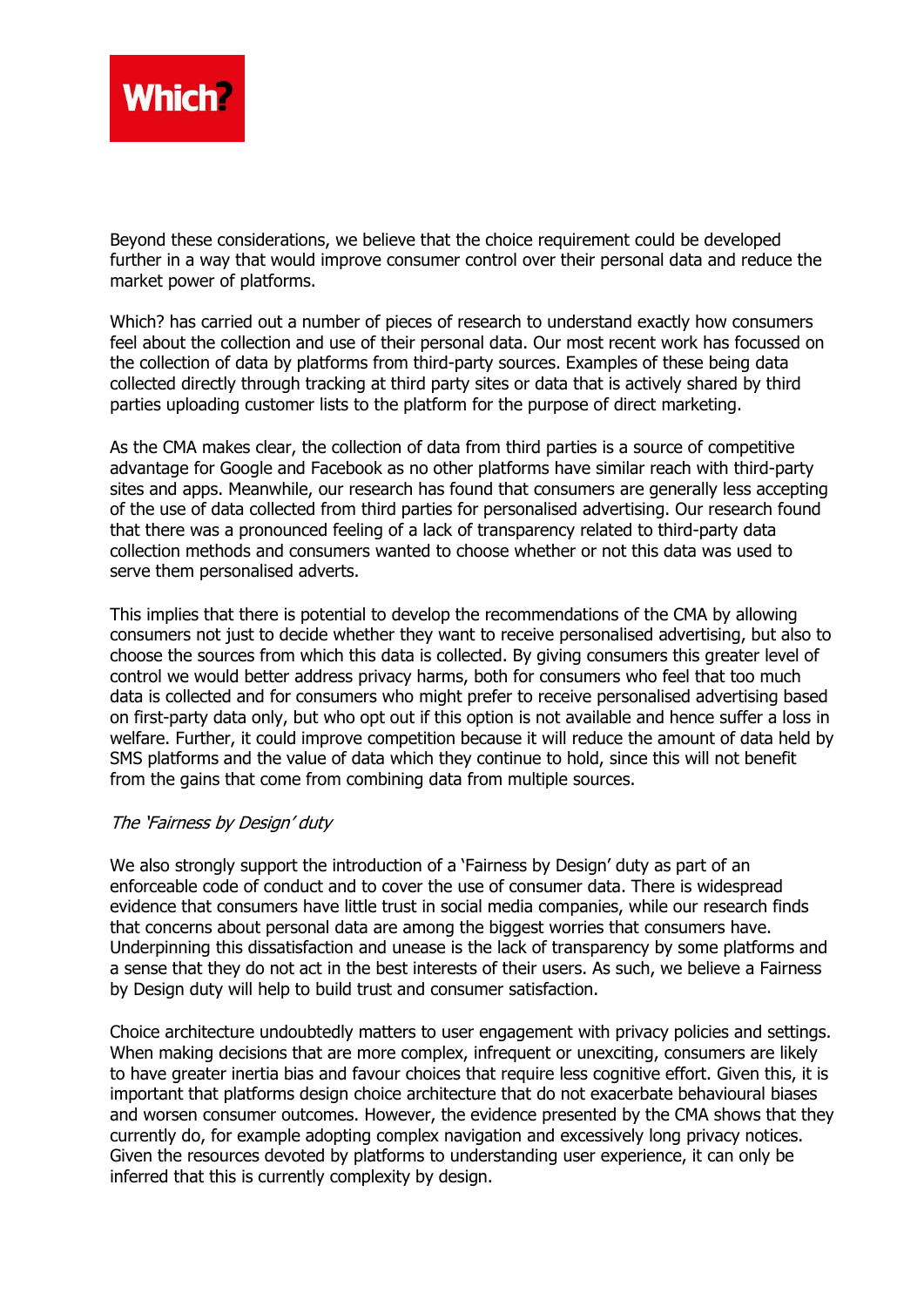

We agree with the CMA that the Fairness by Design duty should take the form of high-level principles and the DMU needs to set out the high-level basis for compliance. This is necessary for the duty to stay relevant as markets mature and businesses innovate.

We also agree that the Fairness by Design duty must be accompanied by a requirement for SMS platforms to conduct trialling, testing and monitoring to demonstrate that they are compliant.

### Other remedies

It is clear that other remedies set out by the CMA, beyond those intended to give consumers control of their personal data, will also be required to reduce and mitigate the effect of the market power held by digital platforms. We are not in a position to assess the efficacy of many of these measures, but we note that a number of remedies involve the sharing of data between parties, including third-party access to click and query data in the search market and user ID and data access interventions in the digital advertising market. These remedies raise potential issues of data protection and, as the final report of the market study clearly indicates, there remains much still to establish regarding the interaction between competition and data protection regulation in these markets. It is imperative that the Taskforce takes this forward in the coming months, but we feel in principle that where data can be shared in a non-identifiable manner then these remedies should be pursued.

Further, as a user-led form of data sharing, data mobility holds the tantalising promise of improving competition without causing privacy harms. However, there are many barriers to having effective data mobility. It seems likely that intermediaries such as Personal Information Management services (PIMs) and Personal Data Stores (PDS) will be required for user-led data mobility to become a common occurrence in these markets, but such businesses are currently unknown to most consumers and the benefits of data mobility may seem intangible. These factors point to slow adoption of such services and a weak demand side that will not provide competitive pressure. We think it will be important for the DMU, when it comes into being, to carry out work to better understand the barriers to user-led data mobility and to develop means to overcome these barriers. In the meantime, we would not want to see caution in adopting other remedies in the hope that user-led data mobility becomes widespread.

### 9. Are tools required to tackle competition problems which relate to a wider group of platforms, including those that have not been found to have SMS?

In our response to the interim report we asked that the CMA set out more fully why it recommended that some elements of its remedies to give consumers greater control over their data should be applied to platforms with SMS only, specifically the default for receiving personalised advertising and testing choice architecture.

We recognise that the CMA did set out its reasoning in the final report, concluding that it would be proportionate to apply these to SMS platforms only. We find this to be a reasonable conclusion at the present time and are content that some remedies would initially apply to SMS